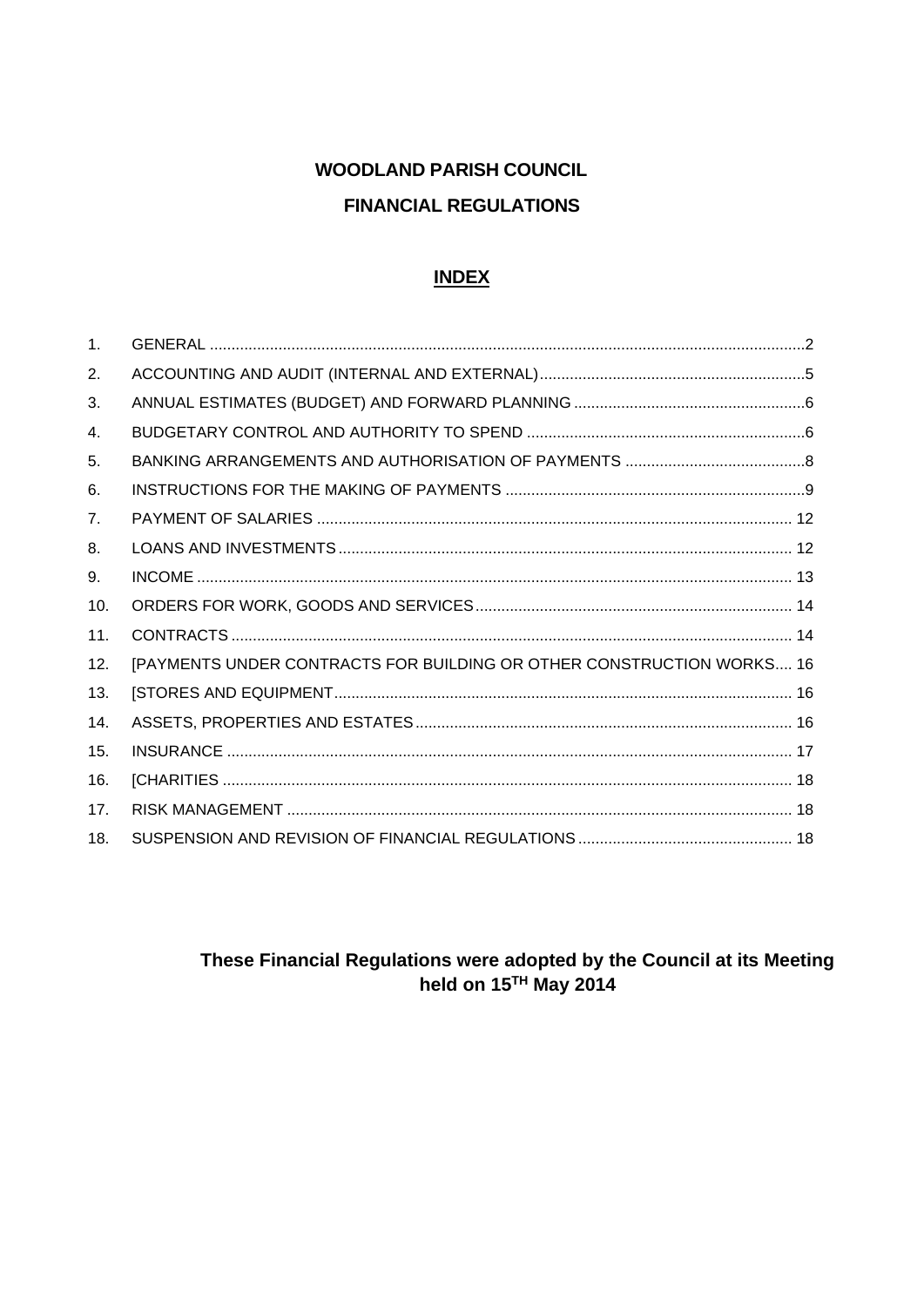#### <span id="page-1-0"></span>**GENERAL**

- 1.1. These financial regulations govern the conduct of financial management by the council and may only be amended or varied by resolution of the council. Financial regulations are one of the council's three governing policy documents providing procedural guidance for members and officers. Financial regulations must be observed in conjunction with the council's standing orders<sup>1</sup> and any individual financial regulations relating to contracts.
- 1.2. The council is responsible in law for ensuring that its financial management is adequate and effective and that the council has a sound system of internal control which facilitates the effective exercise of the council's functions, including arrangements for the management of risk.
- 1.3. The council's accounting control systems must include measures:
	- for the timely production of accounts:
	- that provide for the safe and efficient safeguarding of public money;
	- to prevent and detect inaccuracy and fraud; and
	- identifying the duties of officers.
- 1.4. These financial regulations demonstrate how the council meets these responsibilities and requirements.
- 1.5. At least once a year, prior to approving the Annual Governance Statement, the council must review the effectiveness of its system of internal control which shall be in accordance with proper practices.
- 1.6. A breach of these Regulations by an employee is gross misconduct.
- 1.7. Members of Council are expected to follow the instructions within these Regulations and not to entice employees to breach them. Failure to follow instructions within these Regulations brings the office of Councillor into disrepute.
- 1.8. The Responsible Financial Officer (RFO) holds a statutory office to be appointed by the council. [The Clerk has been appointed as RFO for this council and these regulations will apply accordingly.]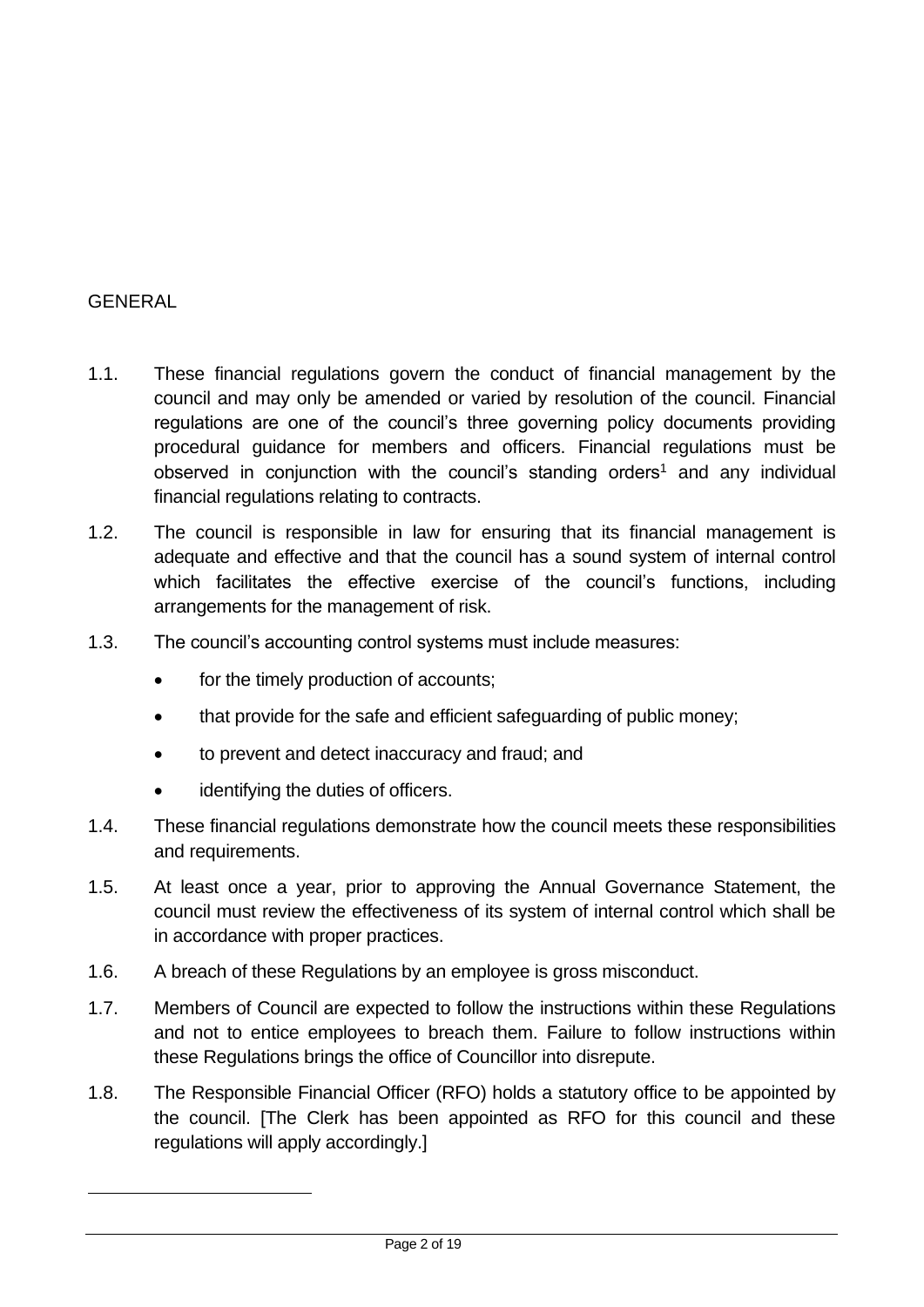- 1.9. The RFO;
	- acts under the policy direction of the council;
	- administers the council's financial affairs in accordance with all Acts, Regulations and proper practices;
	- determines on behalf of the council its accounting records and accounting control systems;
	- ensures the accounting control systems are observed;
	- maintains the accounting records of the council up to date in accordance with proper practices;
	- assists the council to secure economy, efficiency and effectiveness in the use of its resources; and
	- produces financial management information as required by the council.
- 1.10. The accounting records determined by the RFO shall be sufficient to show and explain the council's transactions and to enable the RFO to ensure that any income and expenditure account and statement of balances, or record of receipts and payments and additional information, as the case may be, or management information prepared for the council from time to time comply with the Accounts and Audit Regulations<sup>2</sup>.
- 1.11. The accounting records determined by the RFO shall in particular contain:
	- entries from day to day of all sums of money received and expended by the council and the matters to which the income and expenditure or receipts and payments account relate;
	- a record of the assets and liabilities of the council; and
	- wherever relevant, a record of the council's income and expenditure in relation to claims made, or to be made, for any contribution, grant or subsidy.
- 1.12. The accounting control systems determined by the RFO shall include:
	- procedures to ensure that the financial transactions of the council are recorded as soon as reasonably practicable and as accurately and reasonably as possible;
	- procedures to enable the prevention and detection of inaccuracies and fraud and the ability to reconstruct any lost records;
	- identification of the duties of officers dealing with financial transactions and division of responsibilities of those officers in relation to significant transactions;

<sup>2</sup> In England - Accounts and Audit (England) Regulations 2011/817 In Wales - Accounts and Audit (Wales) Regulations 2005/368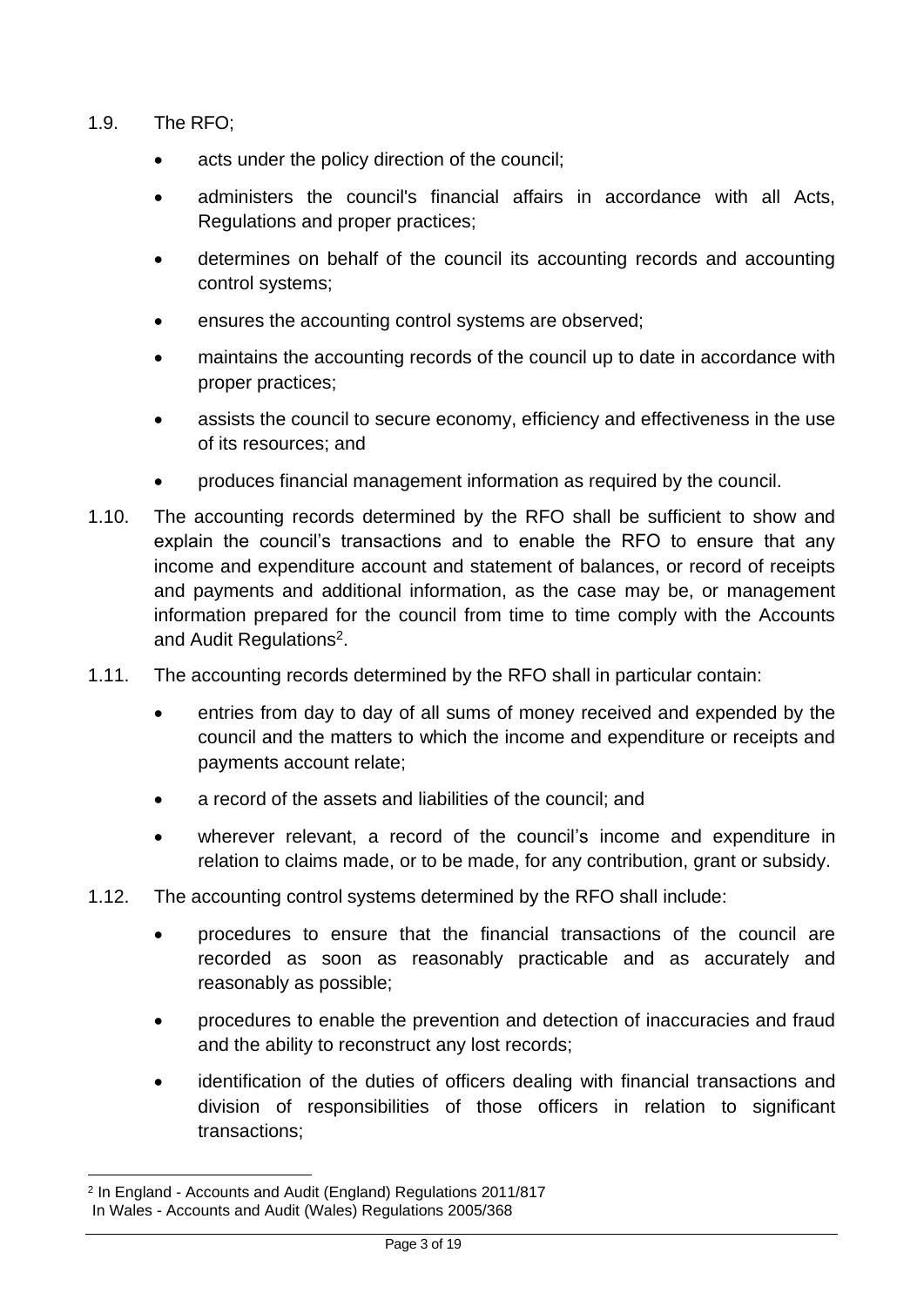- procedures to ensure that uncollectable amounts, including any bad debts are not submitted to the council for approval to be written off except with the approval of the RFO and that the approvals are shown in the accounting records; and
- measures to ensure that risk is properly managed.
- 1.13. The council is not empowered by these Regulations or otherwise to delegate certain specified decisions. In particular any decision regarding:
	- setting the final budget or the precept (Council Tax Requirement):
	- approving accounting statements;
	- approving an annual governance statement;
	- borrowing;
	- writing off bad debts;
	- declaring eligibility for the General Power of Competence; and
	- addressing recommendations in any report from the internal or external auditors,

shall be a matter for the full council only.

- 1.14. In addition the council must:
	- determine and keep under regular review the bank mandate for all council bank accounts;
	- approve any grant or a single commitment in excess of [£5,000]; and
	- in respect of the annual salary for any employee have regard to recommendations about annual salaries of employees made by the relevant Committee in accordance with its terms of reference.
- 1.15. In these financial regulations, references to the Accounts and Audit Regulations or 'the regulations' shall mean the regulations issued under the provisions of section 27 of the Audit Commission Act 1998, or any superseding legislation, and then in force unless otherwise specified.

In these financial regulations the term 'proper practice' or 'proper practices' shall refer to guidance issued in *Governance and Accountability for Local Councils – a Practitioners' Guide (England)* issued by the Joint Practitioners Advisory Group (JPAG), available from the websites of NALC and the Society for Local Council Clerks (SLCC) or *Governance and Accountability for Local Councils in Wales - A Practitioners' Guide*, available from the websites of One Voice Wales (OVW) and SLCC as appropriate.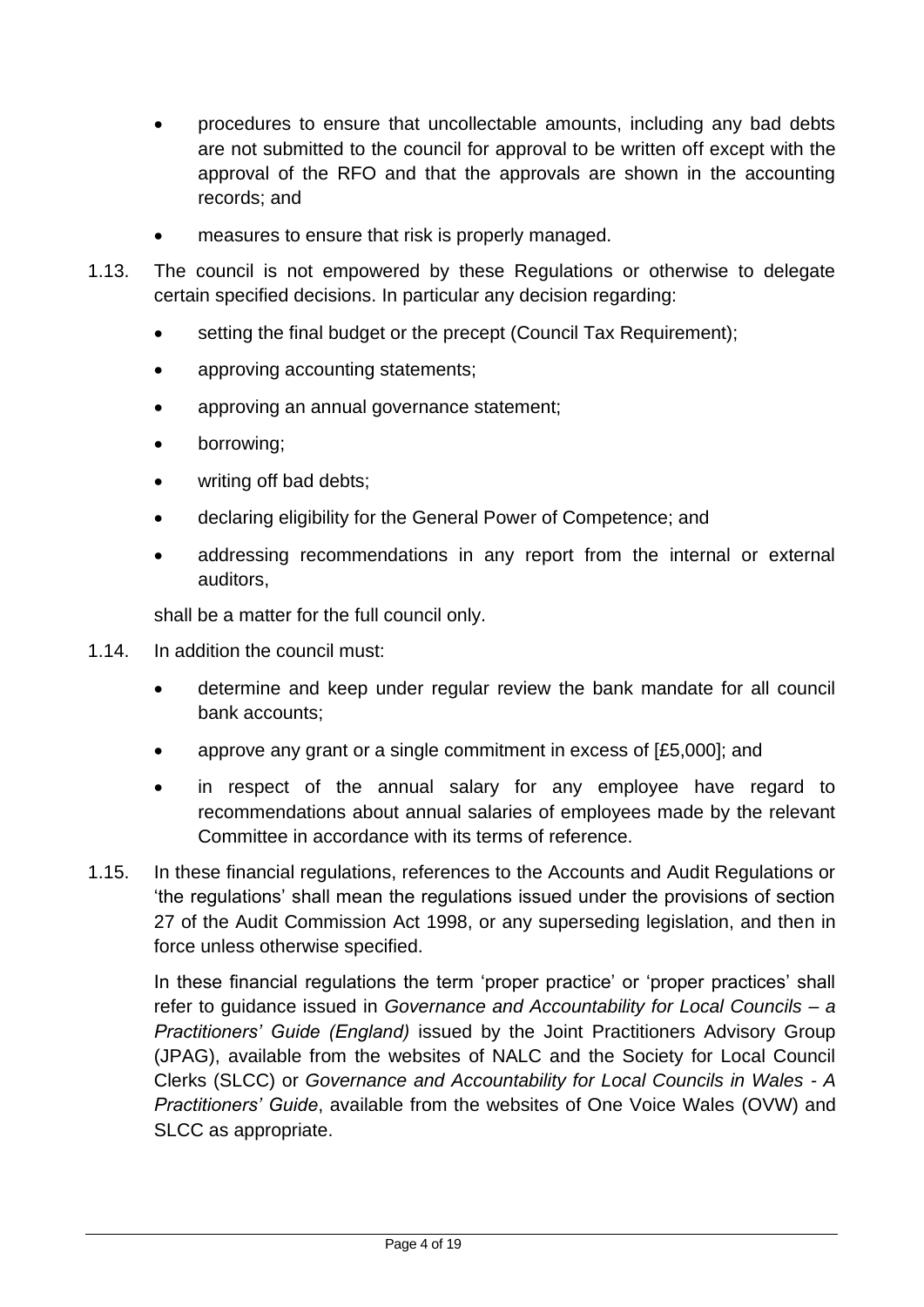# <span id="page-4-0"></span>**2. ACCOUNTING AND AUDIT (INTERNAL AND EXTERNAL)**

- 2.1. All accounting procedures and financial records of the council shall be determined by the RFO in accordance with the Accounts and Audit Regulations, appropriate Guidance and proper practices.
- 2.2. On a regular basis, at least once in each quarter, and at each financial year end, a member other than the Chairman [or a cheque signatory] shall be appointed to verify bank reconciliations (for all accounts) produced by the RFO. The member shall sign the reconciliations and the original bank statements (or similar document) as evidence of verification. This activity shall on conclusion be reported, including any exceptions, to and noted by the council [Finance Committee].
- 2.3. The RFO shall complete the annual statement of accounts, annual report, and any related documents of the council contained in the Annual Return (as specified in proper practices) as soon as practicable after the end of the financial year and having certified the accounts shall submit them and report thereon to the council within the timescales set by the Accounts and Audit Regulations.
- 2.4. The council shall ensure that there is an adequate and effective system of internal audit of its accounting records, and of its system of internal control in accordance with proper practices. Any officer or member of the council shall make available such documents and records as appear to the council to be necessary for the purpose of the audit and shall, as directed by the council, supply the RFO, internal auditor, or external auditor with such information and explanation as the council considers necessary for that purpose.
- 2.5. The internal auditor shall be appointed by and shall carry out the work in relation to internal controls required by the council in accordance with proper practices.
- 2.6. The internal auditor shall:
	- be competent and independent of the financial operations of the council;
	- report to council in writing, or in person, on a regular basis with a minimum of one annual written report during each financial year;
	- to demonstrate competence, objectivity and independence, be free from any actual or perceived conflicts of interest, including those arising from family relationships; and
	- have no involvement in the financial decision making, management or control of the council.
- 2.7. Internal or external auditors may not under any circumstances:
	- perform any operational duties for the council;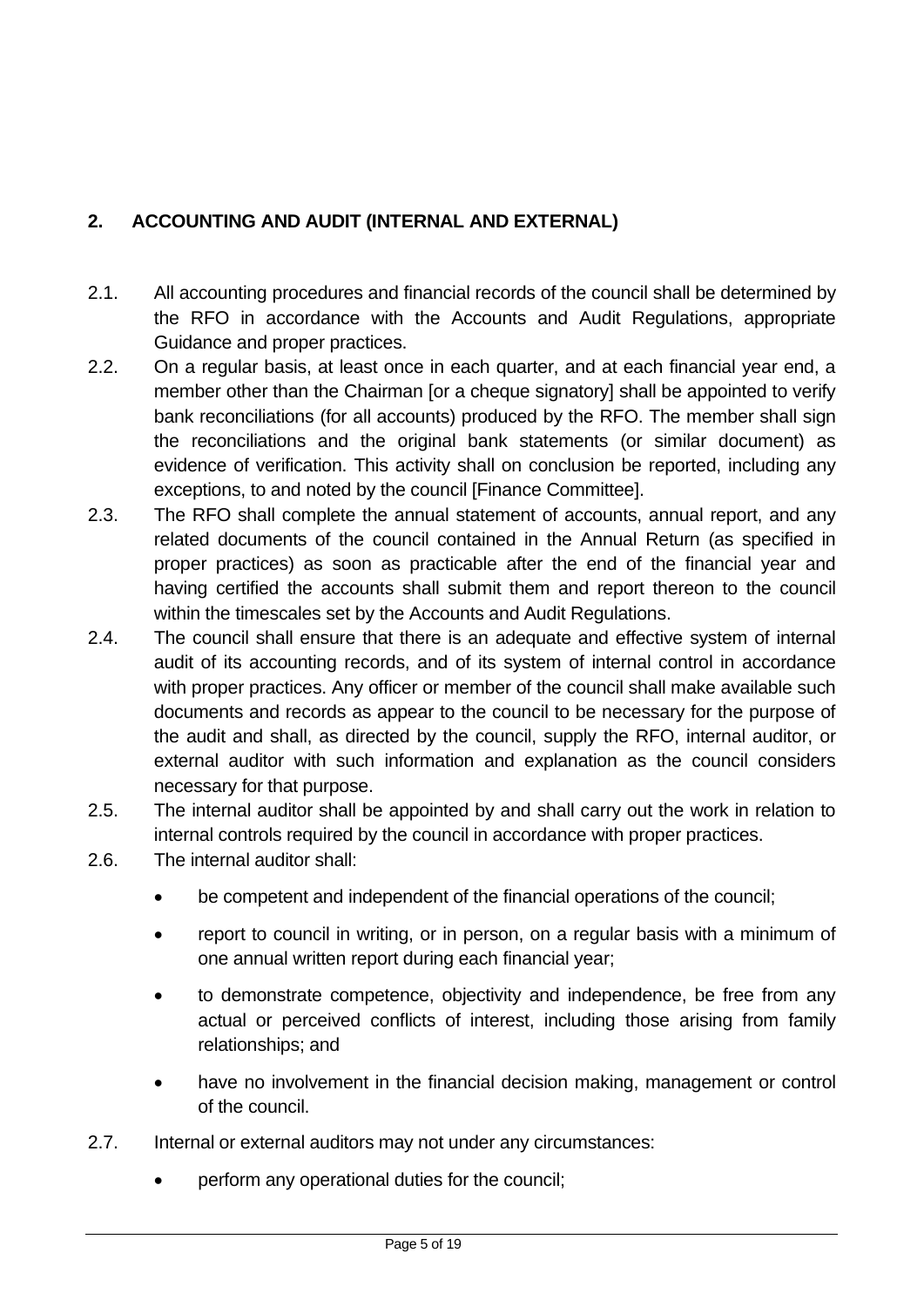- initiate or approve accounting transactions; or
- direct the activities of any council employee, except to the extent that such employees have been appropriately assigned to assist the internal auditor.
- 2.8. For the avoidance of doubt, in relation to internal audit the terms 'independent' and 'independence' shall have the same meaning as is described in proper practices.
- 2.9. The RFO shall make arrangements for the exercise of electors' rights in relation to the accounts including the opportunity to inspect the accounts, books, and vouchers and display or publish any notices and statements of account required by Audit Commission Act 1998, or any superseding legislation, and the Accounts and Audit Regulations.
- 2.10. The RFO shall, without undue delay, bring to the attention of all councillors any correspondence or report from internal or external auditors.

# <span id="page-5-0"></span>**3. ANNUAL ESTIMATES (BUDGET) AND FORWARD PLANNING**

- 3.1. The Council shall review its three year forecast of revenue and capital receipts and payments. Having regard to the forecast, it shall thereafter formulate and submit proposals for the following financial year to the council not later than the end of [November] each year including any proposals for revising the forecast].
- 3.2. The RFO must each year, by no later than [month], prepare detailed estimates of all receipts and payments including the use of reserves and all sources of funding for the following financial year in the form of a budget to be considered by the [relevant committee and the] council.
- 3.3. The council shall consider annual budget proposals in relation to the council's three year forecast of revenue and capital receipts and payments including recommendations for the use of reserves and sources of funding and update the forecast accordingly.
- 3.4. The council shall fix the precept (council tax requirement), and relevant basic amount of council tax to be levied for the ensuing financial year not later than by the end of January each year. The RFO shall issue the precept to the billing authority and shall supply each member with a copy of the approved annual budget.
- 3.5. The approved annual budget shall form the basis of financial control for the ensuing year.

# <span id="page-5-1"></span>**4. BUDGETARY CONTROL AND AUTHORITY TO SPEND**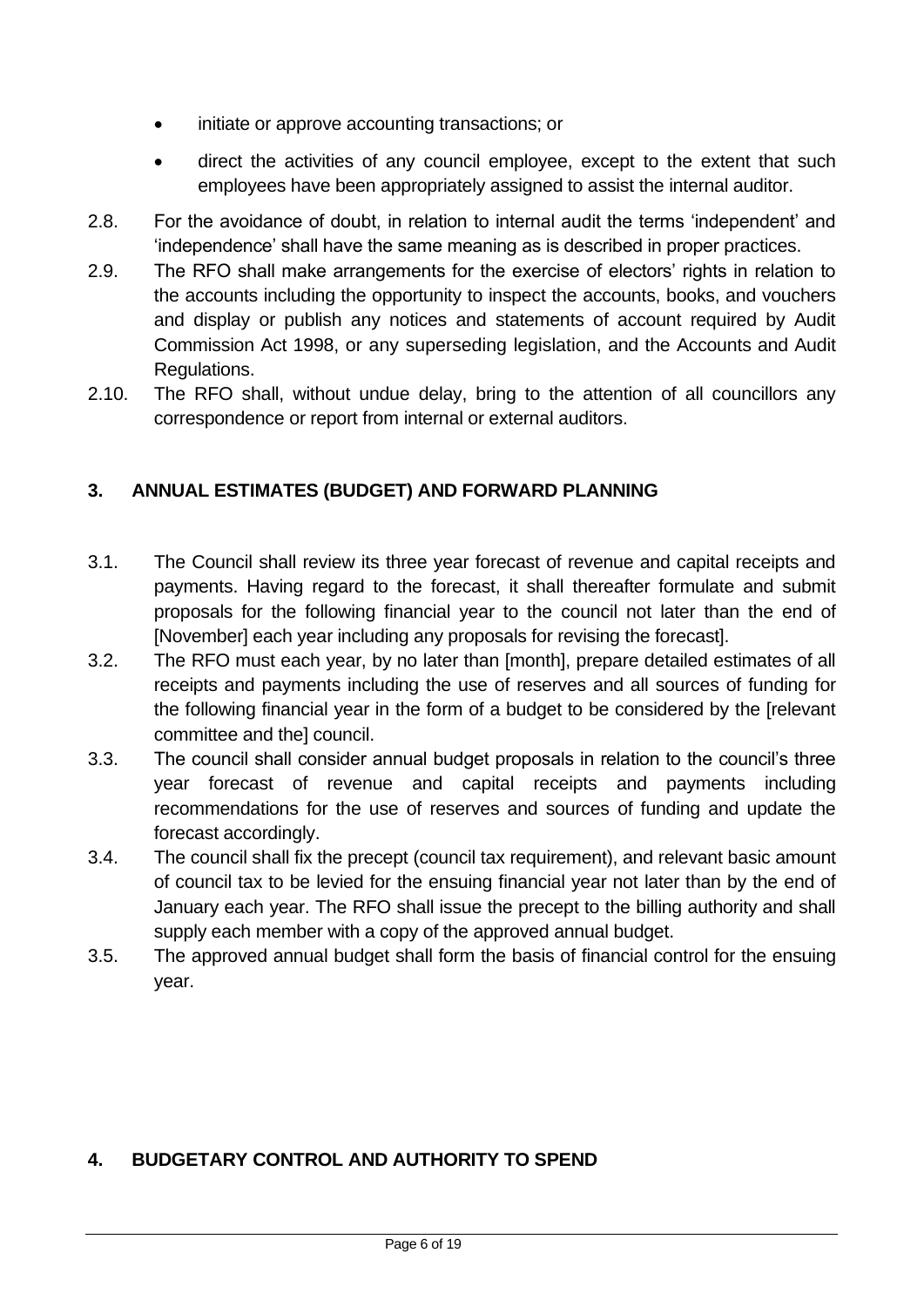- 4.1. Expenditure on revenue items may be authorised up to the amounts included for that class of expenditure in the approved budget. This authority is to be determined by:
	- the council for all items over £250;
	- the Clerk, in conjunction with Chairman of Council or Chairman of the appropriate committee, for any items below £250.

Such authority is to be evidenced by a Minute or by an authorisation slip duly signed by the Clerk, and where necessary also by the appropriate Chairman.

Contracts may not be disaggregated to avoid controls imposed by these regulations.

- 4.2. No expenditure may be authorised that will exceed the amount provided in the revenue budget for that class of expenditure other than by resolution of the council, or duly delegated committee. During the budget year and with the approval of council having considered fully the implications for public services, unspent and available amounts may be moved to other budget headings or to an earmarked reserve as appropriate ('virement').
- 4.3. Unspent provisions in the revenue or capital budgets for completed projects shall not be carried forward to a subsequent year.
- 4.4. The salary budgets are to be reviewed at least annually in [October] for the following financial year and such review shall be evidenced by a hard copy schedule signed by the Clerk and the Chairman of Council or relevant committee. The RFO will inform committees of any changes impacting on their budget requirement for the coming year in good time.
- 4.5. In cases of extreme risk to the delivery of council services, the clerk may authorise revenue expenditure on behalf of the council which in the clerk's judgement it is necessary to carry out. Such expenditure includes repair, replacement or other work, whether or not there is any budgetary provision for the expenditure, subject to a limit of £250]. The Clerk shall report such action to the chairman as soon as possible and to the council as soon as practicable thereafter.
- 4.6. No expenditure shall be authorised in relation to any capital project and no contract entered into or tender accepted involving capital expenditure unless the council is satisfied that the necessary funds are available and the requisite borrowing approval has been obtained.
- 4.7. All capital works shall be administered in accordance with the council's standing orders and financial regulations relating to contracts.
- 4.8. The RFO shall regularly provide the council with a statement of receipts and payments to date under each head of the budgets, comparing actual expenditure to the appropriate date against that planned as shown in the budget. These statements are to be prepared at least at the end of each financial quarter and shall show explanations of material variances. For this purpose "material" shall be in excess of £100 or 10%] of the budget.
- 4.9. Changes in earmarked reserves shall be approved by council as part of the budgetary control process.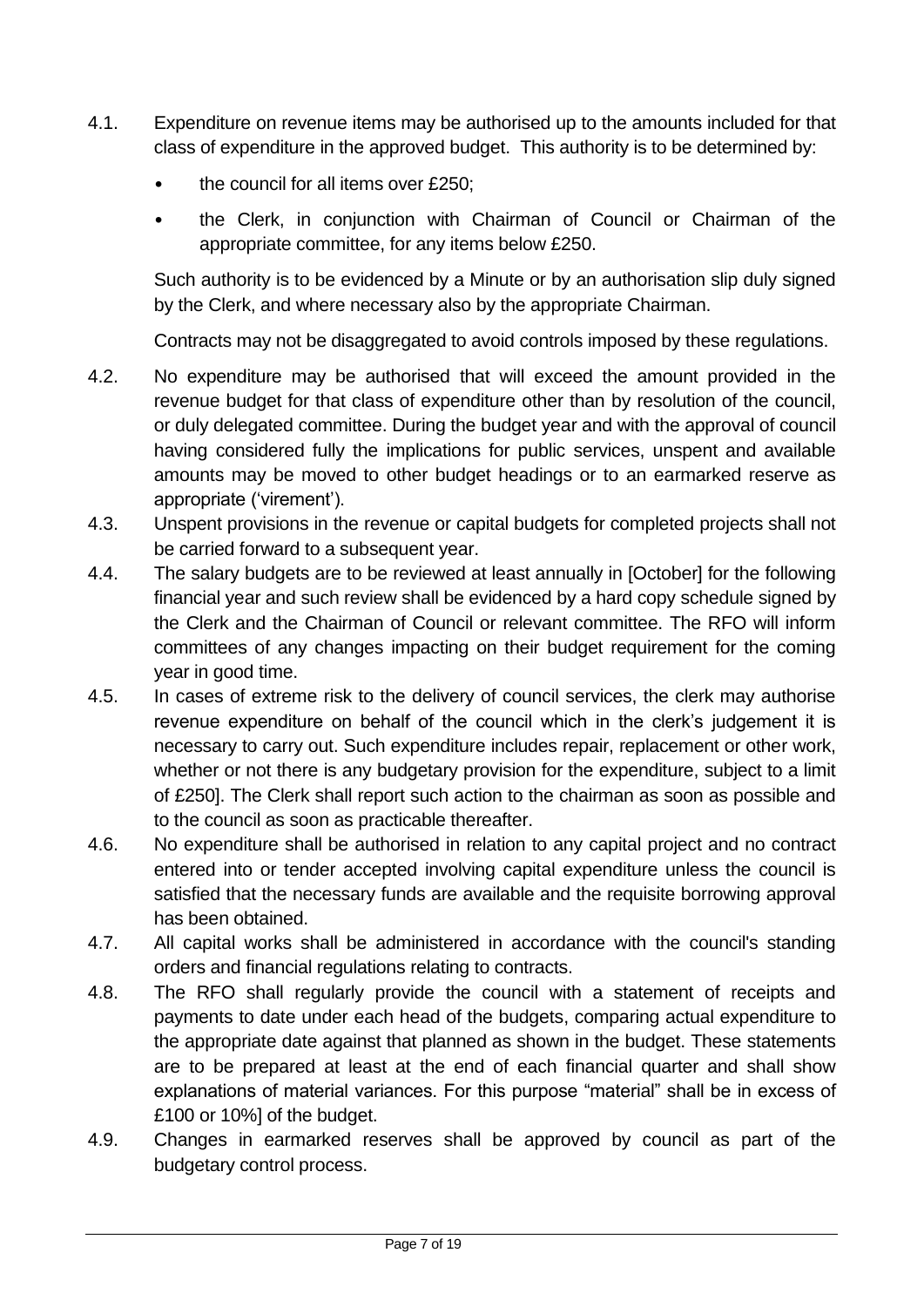# <span id="page-7-0"></span>**5. BANKING ARRANGEMENTS AND AUTHORISATION OF PAYMENTS**

- 5.1. The council's banking arrangements, including the bank mandate, shall be made by the RFO and approved by the council; banking arrangements may not be delegated to a committee. They shall be regularly reviewed for safety and efficiency. [The council shall seek credit references in respect of members or employees who act as signatories].
- 5.2. The RFO shall prepare a schedule of payments requiring authorisation, forming part of the Agenda for the Meeting and, together with the relevant invoices, present the schedule to council [or finance committee]. The council / committee shall review the schedule for compliance and, having satisfied itself shall authorise payment by a resolution of the council [or finance committee]. The approved schedule shall be ruled off and initialled by the Chairman of the Meeting. A detailed list of all payments shall be disclosed within or as an attachment to the minutes of the meeting at which payment was authorised. Personal payments (including salaries, wages, expenses and any payment made in relation to the termination of a contract of employment) may be summarised to remove public access to any personal information.
- 5.3. All invoices for payment shall be examined, verified and certified by the RFO to confirm that the work, goods or services to which each invoice relates has been received, carried out, examined and represents expenditure previously approved by the council.
- 5.4. The RFO shall examine invoices for arithmetical accuracy and analyse them to the appropriate expenditure heading. The RFO shall take all steps to pay all invoices submitted, and which are in order, at the next available council [or Finance Committee] Meeting.
- 5.5. The Clerk and RFO shall have delegated authority to authorise the payment of items only in the following circumstances:
	- a) If a payment is necessary to avoid a charge to interest under the Late Payment of Commercial Debts (Interest) Act 1998, and the due date for payment is before the next scheduled Meeting of council, where the Clerk and RFO certify that there is no dispute or other reason to delay payment, provided that a list of such payments shall be submitted to the next appropriate meeting of council [or finance committee];
	- b) An expenditure item authorised under 5.6 below (continuing contracts and obligations) provided that a list of such payments shall be submitted to the next appropriate meeting of council [or finance committee]; or
	- c) fund transfers within the councils banking arrangements up to the sum of £500, provided that a list of such payments shall be submitted to the next appropriate meeting of council [or finance committee].
- 5.6. For each financial year the Clerk and RFO shall draw up a list of due payments which arise on a regular basis as the result of a continuing contract, statutory duty, or obligation (such as but not exclusively, Salaries, PAYE and NI, Superannuation Fund and regular maintenance contracts and the like for which council [.or a duly authorised committee,] may authorise payment for the year provided that the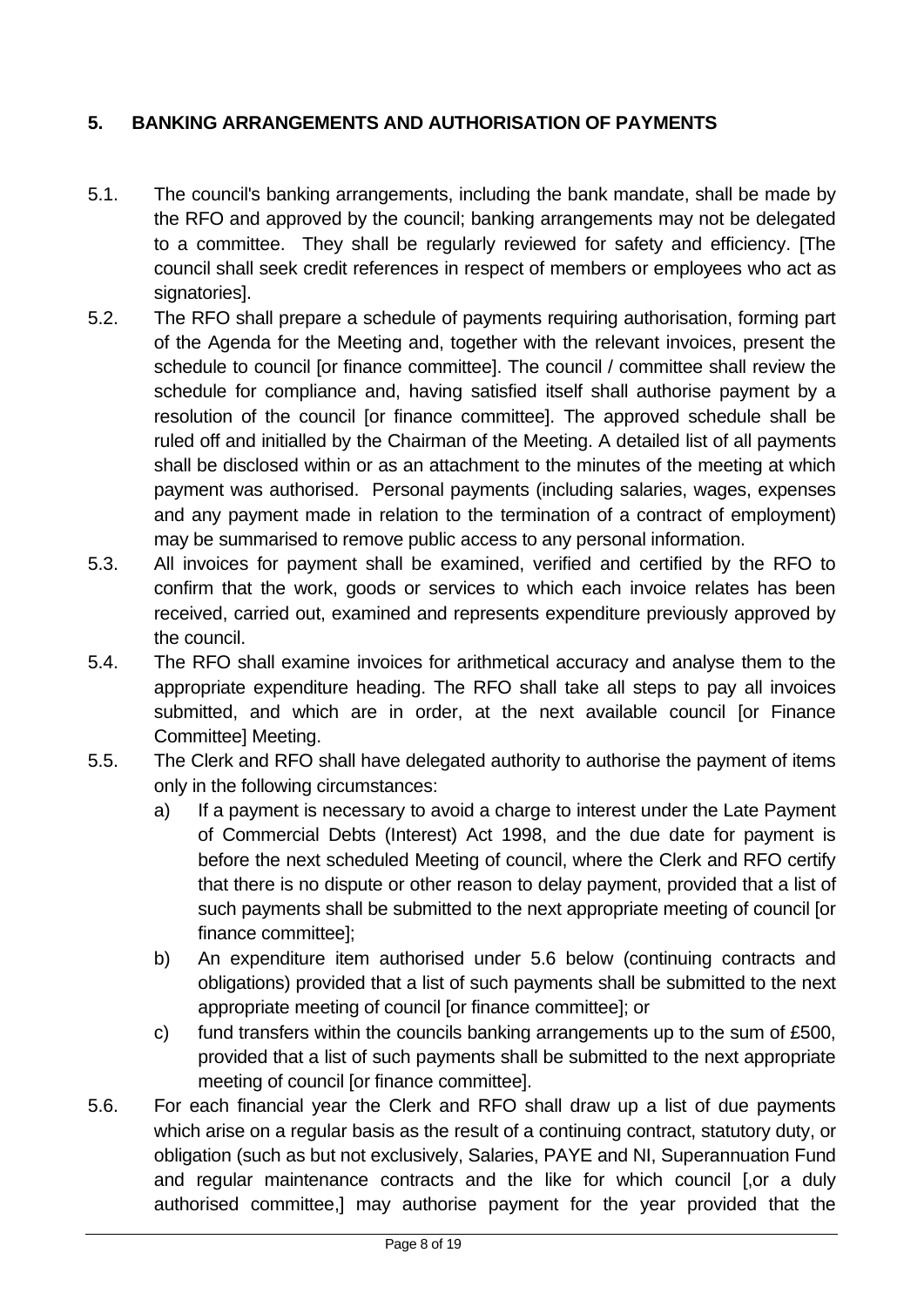requirements of regulation 4.1 (Budgetary Controls) are adhered to, provided also that a list of such payments shall be submitted to the next appropriate meeting of council [or Finance Committee].

- 5.7. A record of regular payments made under 5.6 above shall be drawn up and be signed by two members on each and every occasion when payment is authorised thus controlling the risk of duplicated payments being authorised and / or made.
- 5.8. In respect of grants a duly authorised committee shall approve expenditure within any limits set by council and in accordance with any Policy statement approved by council. Any Revenue or Capital Grant in excess of £5,000 shall before payment, be subject to ratification by resolution of the council.
- 5.9. Members are subject to the Code of Conduct that has been adopted by the council and shall comply with the Code and Standing Orders when a decision to authorise or instruct payment is made in respect of a matter in which they have a disclosable pecuniary or other interest, unless a dispensation has been granted.
- 5.10. The council will aim to rotate the duties of members in these Regulations so that onerous duties are shared out as evenly as possible over time.
- 5.11. Any changes in the recorded details of suppliers, such as bank account records, shall be approved in writing by a Member.

# <span id="page-8-0"></span>**6. INSTRUCTIONS FOR THE MAKING OF PAYMENTS**

- 6.1. The council will make safe and efficient arrangements for the making of its payments.
- 6.2. Following authorisation under Financial Regulation 5 above, the council, a duly delegated committee or, if so delegated, the Clerk or RFO shall give instruction that a payment shall be made.
- 6.3. All payments shall be effected by cheque or other instructions to the council's bankers, or otherwise, in accordance with a resolution of Council
- 6.4. Cheques or orders for payment drawn on the bank account in accordance with the schedule as presented to council or committee shall be signed by two members of council in accordance with a resolution instructing that payment. If a member who is also a bank signatory has declared a disclosable pecuniary interest, or has any other interest, in the matter in respect of which the payment is being made, that Councillor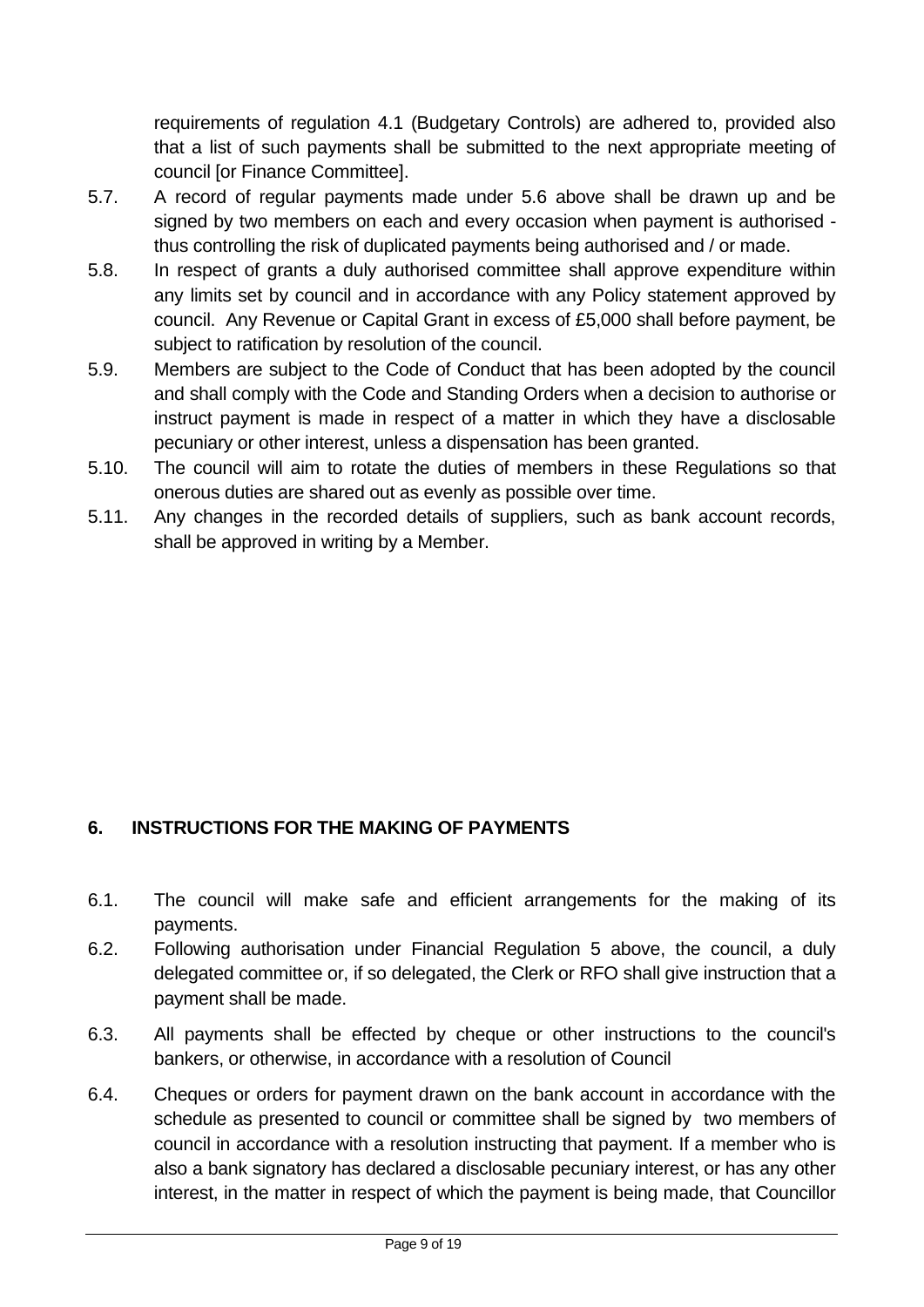shall be required to consider Standing Orders, and thereby determine whether it is appropriate and / or permissible to be a signatory to the transaction in question.

- 6.5. To indicate agreement of the details shown on the cheque or order for payment with the counterfoil and the invoice or similar documentation, the signatories shall each also initial the cheque counterfoil.
- 6.6. Cheques or orders for payment shall not normally be presented for signature other than at a council or committee meeting (including immediately before or after such a meeting). Any signatures obtained away from such meetings shall be reported to the council [or Finance Committee] at the next convenient meeting.
- 6.7. If thought appropriate by the council, payment for utility supplies (energy, telephone and water) and any National Non-Domestic Rates may be made by variable Direct Debit provided that the instructions are signed by two members and any payments are reported to council as made. The approval of the use of a variable Direct Debit shall be renewed by resolution of the council at least every two years.
- 6.8. If thought appropriate by the council, payment for certain items (principally Salaries) may be made by Banker's Standing Order provided that the instructions are signed, or otherwise evidenced by two members are retained and any payments are reported to council as made. The approval of the use of a Banker's Standing Order shall be renewed by resolution of the council at least every two years.
- 6.9. If thought appropriate by the council, payment for certain items may be made by BACS or CHAPS methods provided that the instructions for each payment are signed, or otherwise evidenced, by two authorised bank signatories are retained and any payments are reported to council as made. The approval of the use of BACS or CHAPS shall be renewed by resolution of the council at least every two years.
- 6.10. If thought appropriate by the council payment for certain items may be made by internet banking transfer provided evidence is retained showing which members approved the payment.
- 6.11. Where a computer requires use of a personal identification number (PIN) or other password(s), for access to the council's records on that computer, a note shall be made of the PIN and Passwords and shall be handed to and retained by the Chairman of Council in a sealed dated envelope. This envelope may not be opened other than in the presence of two other councillors. After the envelope has been opened, in any circumstances, the PIN and / or passwords shall be changed as soon as practicable. The fact that the sealed envelope has been opened, in whatever circumstances, shall be reported to all members immediately and formally to the next available meeting of the council. This will not be required for a member's personal computer used only for remote authorisation of bank payments.
- 6.12. No employee or councillor shall disclose any PIN or password, relevant to the working of the council or its bank accounts, to any person not authorised in writing by the council or a duly delegated committee.
- 6.13. Regular back-up copies of the records on any computer shall be made and shall be stored securely away from the computer in question, and preferably off site.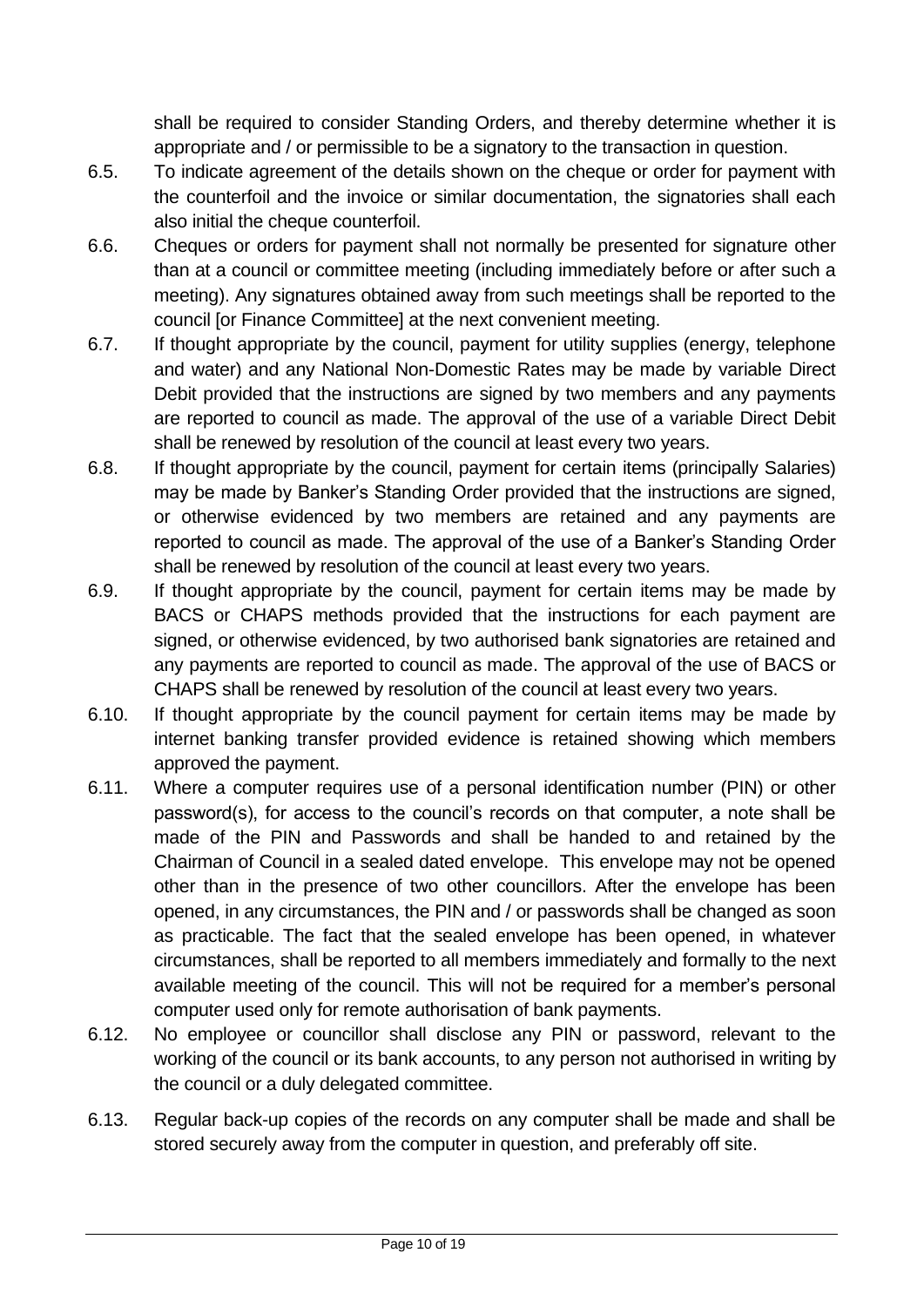- 6.14. The council, and any members using computers for the council's financial business, shall ensure that anti-virus, anti-spyware and firewall, software with automatic updates, together with a high level of security, is used.
- 6.15. Where internet banking arrangements are made with any bank, the Clerk [RFO] shall be appointed as the Service Administrator. The Bank Mandate approved by the council shall identify a number of councillors who will be authorised to approve transactions on those accounts. The bank mandate will state clearly the amounts of payments that can be instructed by the use of the Service Administrator alone, or by the Service Administrator with a stated number of approvals.
- 6.16. Access to any internet banking accounts will be directly to the access page (which may be saved under "favourites"), and not through a search engine or e-mail link. Remembered or saved passwords facilities must not be used on any computer used for council banking work. Breach of this Regulation will be treated as a very serious matter under these regulations.
- 6.17. Changes to account details for suppliers, which are used for internet banking may only be changed on written hard copy notification by the supplier and supported by hard copy authority for change signed by [two of] the Clerk [the RFO][a member]. A programme of regular checks of standing data with suppliers will be followed.
- 6.18. Any Debit Card issued for use will be specifically restricted to the Clerk [and the RFO] and will also be restricted to a single transaction maximum value of [£500] unless authorised by council or finance committee in writing before any order is placed.
- 6.19. A pre-paid debit card may be issued to employees with varying limits. These limits will be set by the council. Transactions and purchases made will be reported to the council and authority for topping-up shall be at the discretion of the council].
- 6.20. Any corporate credit card or trade card account opened by the council will be specifically restricted to use by the Clerk [and RFO] and shall be subject to automatic payment in full at each month-end. Personal credit or debit cards of members or staff shall not be used under any circumstances.
- 6.21. The council will not maintain any form of cash float. All cash received must be banked intact. Any payments made in cash by the Clerk [or RFO] (for example for postage or minor stationery items) shall be refunded on a regular basis, at least quarterly.

*OR* 

- 6.22. [The RFO may provide petty cash to officers for the purpose of defraying operational and other expenses. Vouchers for payments made shall be forwarded to the RFO with a claim for reimbursement.
	- a) The RFO shall maintain a petty cash float of [£250] for the purpose of defraying operational and other expenses. Vouchers for payments made from petty cash shall be kept to substantiate the payment.
	- b) Income received must not be paid into the petty cash float but must be separately banked, as provided elsewhere in these regulations.
	- c) Payments to maintain the petty cash float shall be shown separately on the schedule of payments presented to council under 5.2 above. 1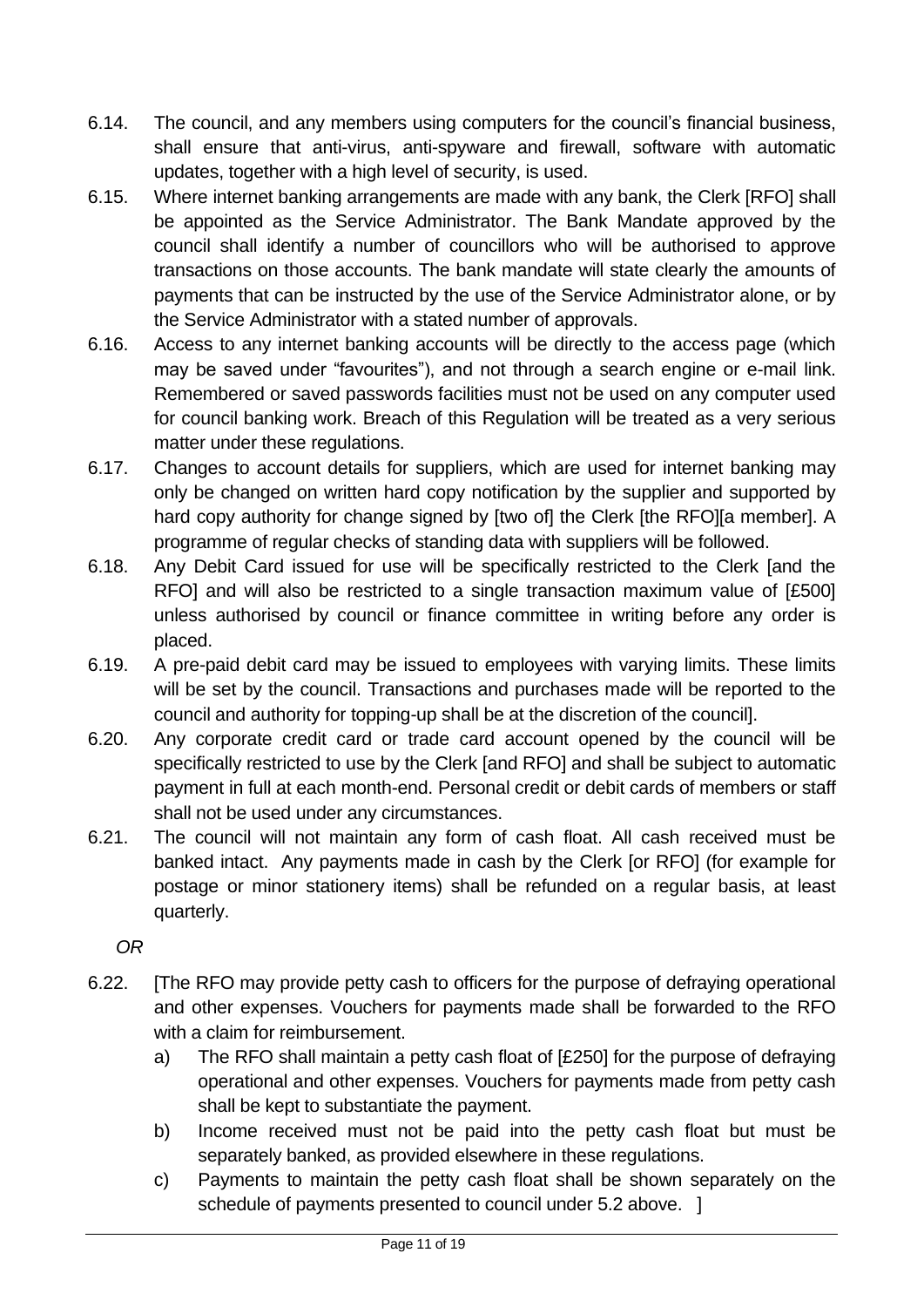# <span id="page-11-0"></span>**7. PAYMENT OF SALARIES**

- 7.1. As an employer, the council shall make arrangements to meet fully the statutory requirements placed on all employers by PAYE and National Insurance legislation. The payment of all salaries shall be made in accordance with payroll records and the rules of PAYE and National Insurance currently operating, and salary rates shall be as agreed by council, or duly delegated committee.
- 7.2. Payment of salaries and payment of deductions from salary such as may be required to be made for tax, national insurance and pension contributions, or similar statutory or discretionary deductions must be made in accordance with the payroll records and on the appropriate dates stipulated in employment contracts, provided that each payment is reported to the next available council meeting, as set out in these regulations above.
- 7.3. No changes shall be made to any employee's pay, emoluments, or terms and conditions of employment without the prior consent of the [council] [relevant committee].
- 7.4. Each and every payment to employees of net salary and to the appropriate creditor of the statutory and discretionary deductions shall be recorded in a separate confidential record (confidential cash book). This confidential record is not open to inspection or review (under the Freedom of Information Act 2000 or otherwise) other than:
	- a) by any councillor who can demonstrate a need to know;
	- b) by the internal auditor;
	- c) by the external auditor; or
	- d) by any person authorised under Audit Commission Act 1998, or any superseding legislation.
- 7.5. The total of such payments in each calendar month shall be reported with all other payments as made as may be required under these Financial Regulations, to ensure that only payments due for the period have actually been paid.
- 7.6. An effective system of personal performance management should be maintained for the senior officers.
- 7.7. Any termination payments shall be supported by a clear business case and reported to the council. Termination payments shall only be authorised by council.
- 7.8. Before employing interim staff the council must consider a full business case.

# <span id="page-11-1"></span>**8. LOANS AND INVESTMENTS**

8.1. All borrowings shall be effected in the name of the council, after obtaining any necessary borrowing approval. Any application for borrowing approval shall be approved by Council as to terms and purpose. The application for Borrowing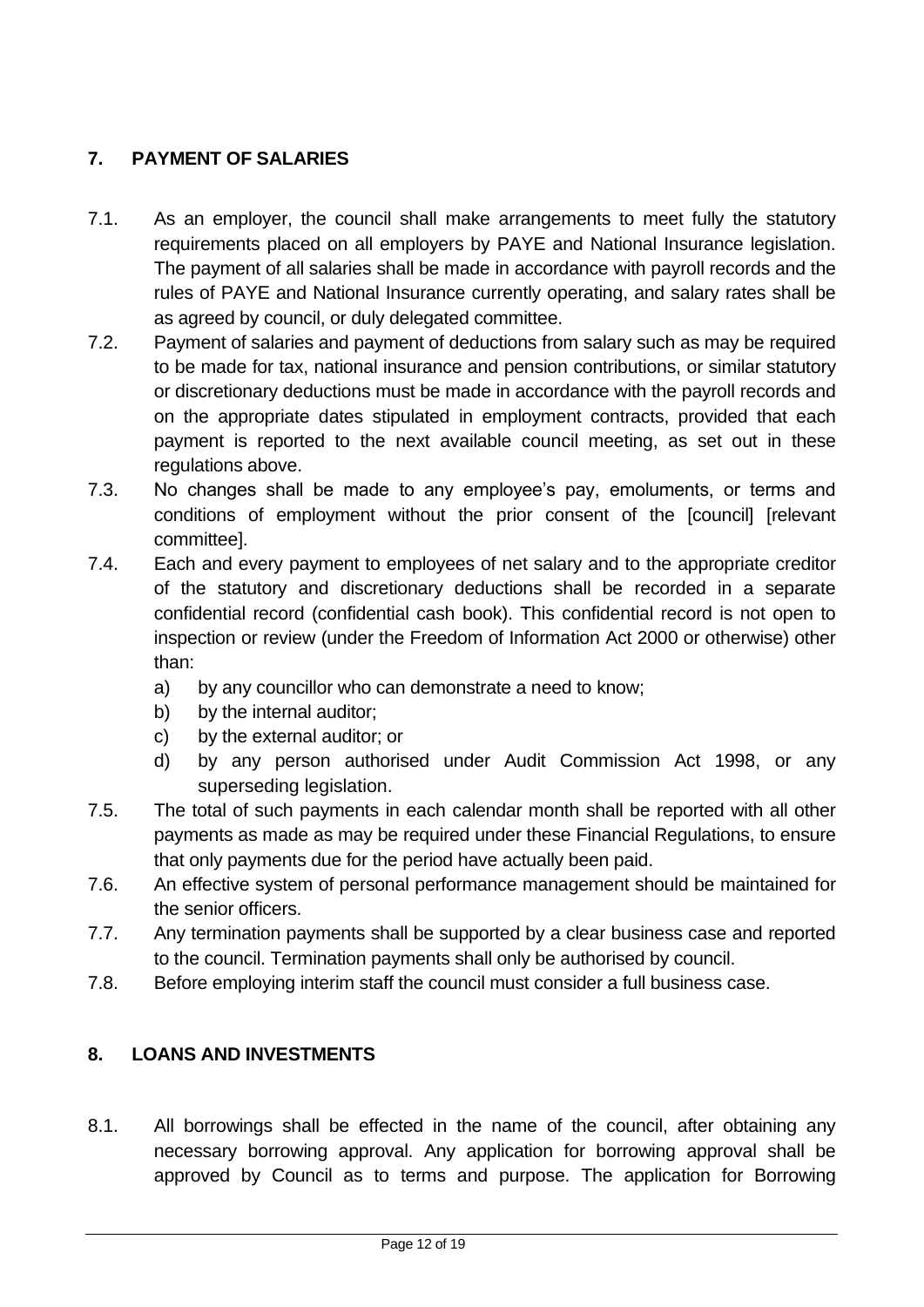Approval, and subsequent arrangements for the Loan shall only be approved by full council.

- 8.2. Any financial arrangement which does not require formal Borrowing Approval from the Secretary of State/Welsh Assembly Government (such as Hire Purchase or Leasing of tangible assets) shall be subject to approval by the full council. In each case a report in writing shall be provided to council in respect of value for money for the proposed transaction.
- 8.3. The council will arrange with the council's Banks and Investment providers for the sending of a copy of each statement of account to the Chairman of the council at the same time as one is issued to the Clerk or RFO.
- 8.4. All loans and investments shall be negotiated in the name of the Council and shall be for a set period in accordance with council policy.
- 8.5. The council shall consider the need for an Investment Strategy and Policy which, if drawn up, shall be in accordance with relevant regulations, proper practices and guidance. Any Strategy and Policy shall be reviewed by the council at least annually.
- 8.6. All investments of money under the control of the council shall be in the name of the council.
- 8.7. All investment certificates and other documents relating thereto shall be retained in the custody of the RFO.
- 8.8. Payments in respect of short term or long term investments, including transfers between bank accounts held in the same bank, or branch, shall be made in accordance with Regulation 5 (Authorisation of payments) and Regulation 6 (Instructions for payments).

# <span id="page-12-0"></span>**9. INCOME**

- 9.1. The collection of all sums due to the council shall be the responsibility of and under the supervision of the RFO.
- 9.2. Particulars of all charges to be made for work done, services rendered or goods supplied shall be agreed annually by the council, notified to the RFO and the RFO shall be responsible for the collection of all accounts due to the council.
- 9.3. The council will review all fees and charges at least annually, following a report of the Clerk.
- 9.4. Any sums found to be irrecoverable and any bad debts shall be reported to the council and shall be written off in the year.
- 9.5. All sums received on behalf of the council shall be banked intact as directed by the RFO. In all cases, all receipts shall be deposited with the council's bankers with such frequency as the RFO considers necessary.
- 9.6. The origin of each receipt shall be entered on the paying-in slip.
- 9.7. Personal cheques shall not be cashed out of money held on behalf of the council.
- 9.8. The RFO shall promptly complete any VAT Return that is required. Any repayment claim due in accordance with VAT Act 1994 section 33 shall be made at least annually coinciding with the financial year end.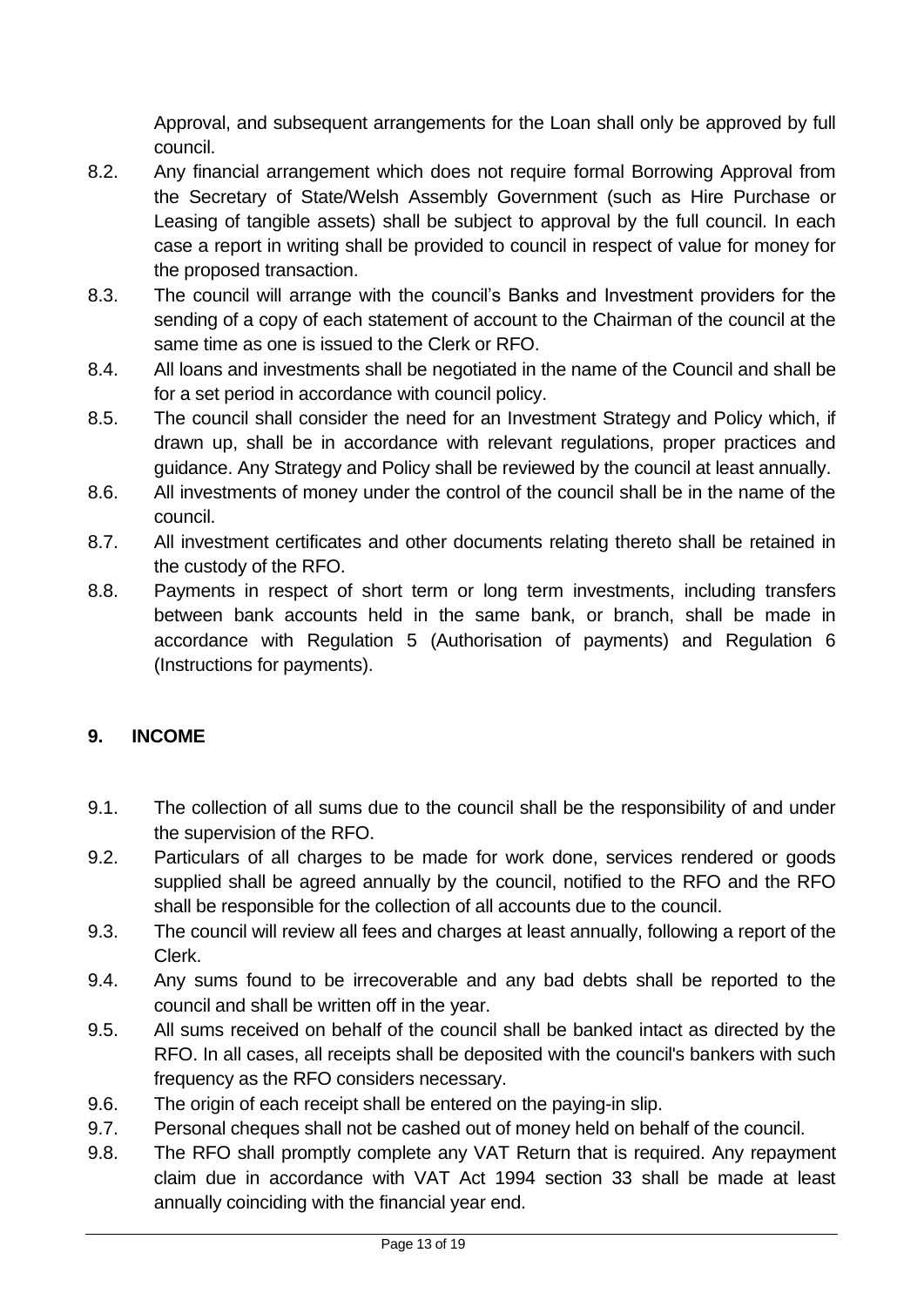- 9.9. Where any significant sums of cash are regularly received by the council, the RFO shall take such steps as are agreed by the council to ensure that more than one person is present when the cash is counted in the first instance, that there is a reconciliation to some form of control such as ticket issues, and that appropriate care is taken in the security and safety of individuals banking such cash.
- 9.10. Any income arising which is the property of a charitable trust shall be paid into a charitable bank account. Instructions for the payment of funds due from the charitable trust to the council (to meet expenditure already incurred by the authority) will be given by the Managing Trustees of the charity meeting separately from any council meeting (see also Regulation 16 below) ].

# <span id="page-13-0"></span>**10. ORDERS FOR WORK, GOODS AND SERVICES**

- 10.1. An official order or letter shall be issued for all work, goods and services unless a formal contract is to be prepared or an official order would be inappropriate. Copies of orders shall be retained.
- 10.2. Order books shall be controlled by the RFO.
- 10.3. All members and Officers are responsible for obtaining value for money at all times. An officer issuing an official order shall ensure as far as reasonable and practicable that the best available terms are obtained in respect of each transaction, usually by obtaining three or more quotations or estimates from appropriate suppliers, subject to any *de minimis* provisions in Regulation 11 (I) below.
- 10.4. A member may not issue an official order or make any contract on behalf of the council.
- 10.5. The RFO shall verify the lawful nature of any proposed purchase before the issue of any order, and in the case of new or infrequent purchases or payments, the RFO shall ensure that the statutory authority shall be reported to the meeting at which the order is approved so that the Minutes can record the power being used.

# <span id="page-13-1"></span>**11. CONTRACTS**

- 11.1. Procedures as to contracts are laid down as follows:
	- a. Every contract shall comply with these financial regulations, and no exceptions shall be made otherwise than in an emergency provided that this regulation need not apply to contracts which relate to items (i) to (vi) below:
		- i. for the supply of gas, electricity, water, sewerage and telephone services;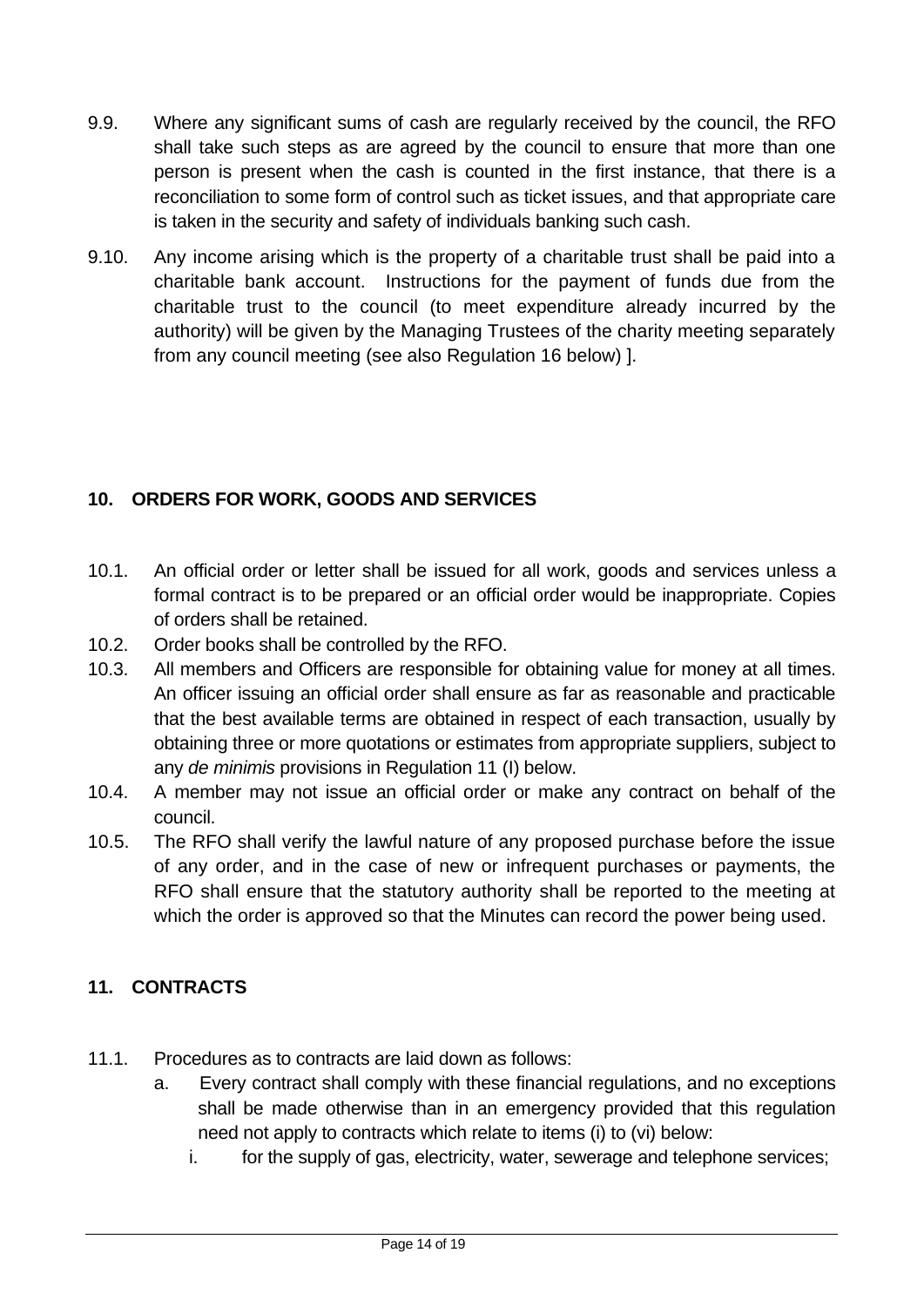- ii. for specialist services such as are provided by solicitors, accountants, surveyors and planning consultants;
- iii. for work to be executed or goods or materials to be supplied which consist of repairs to or parts for existing machinery or equipment or plant;
- iv. for work to be executed or goods or materials to be supplied which constitute an extension of an existing contract by the Council;
- v. for additional audit work of the external Auditor up to an estimated value of £500 (in excess of this sum the Clerk and RFO shall act after consultation with the Chairman and Vice Chairman of council); and
- vi. for goods or materials proposed to be purchased which are proprietary articles and / or are only sold at a fixed price.
- b. Where it is intended to enter into a contract exceeding [£60,000] in value for the supply of goods or materials or for the execution of works or specialist services other than such goods, materials, works or specialist services as are excepted as set out in paragraph (a) the Clerk shall invite tenders from at least three firms to be taken from the appropriate approved list.
- c. When applications are made to waive financial regulations relating to contracts to enable a price to be negotiated without competition the reason shall be embodied in a recommendation to the council.
- d. Such invitation to tender shall state the general nature of the intended contract and the Clerk shall obtain the necessary technical assistance to prepare a specification in appropriate cases. The invitation shall in addition state that tenders must be addressed to the Clerk in the ordinary course of post. Each tendering firm shall be supplied with a specifically marked envelope in which the tender is to be sealed and remain sealed until the prescribed date for opening tenders for that contract.
- e. All sealed tenders shall be opened at the same time on the prescribed date by the Clerk in the presence of at least one member of council.
- f. If less than three tenders are received for contracts above £60,000 or if all the tenders are identical the council may make such arrangements as it thinks fit for procuring the goods or materials or executing the works.
- g. Any invitation to tender issued under this regulation shall be subject to Standing Order[], <sup>3</sup> [insert reference of the council's s relevant standing order] and shall refer to the terms of the Bribery Act 2010. [
- h. When it is to enter into a contract of less than [£60,000] in value for the supply of goods or materials or for the execution of works or specialist services other than such goods, materials, works or specialist services as are excepted as set out in paragraph (a) the Clerk or RFO shall obtain 3 quotations (priced descriptions of the proposed supply); where the value is below £3,000 and above £100 the Clerk or RFO shall strive to obtain 3 estimates. Otherwise, Regulation 10 (3) above shall apply.

<sup>3</sup> Based on NALC's model standing order 18d in Local Councils Explained © 2013 National Association of Local Councils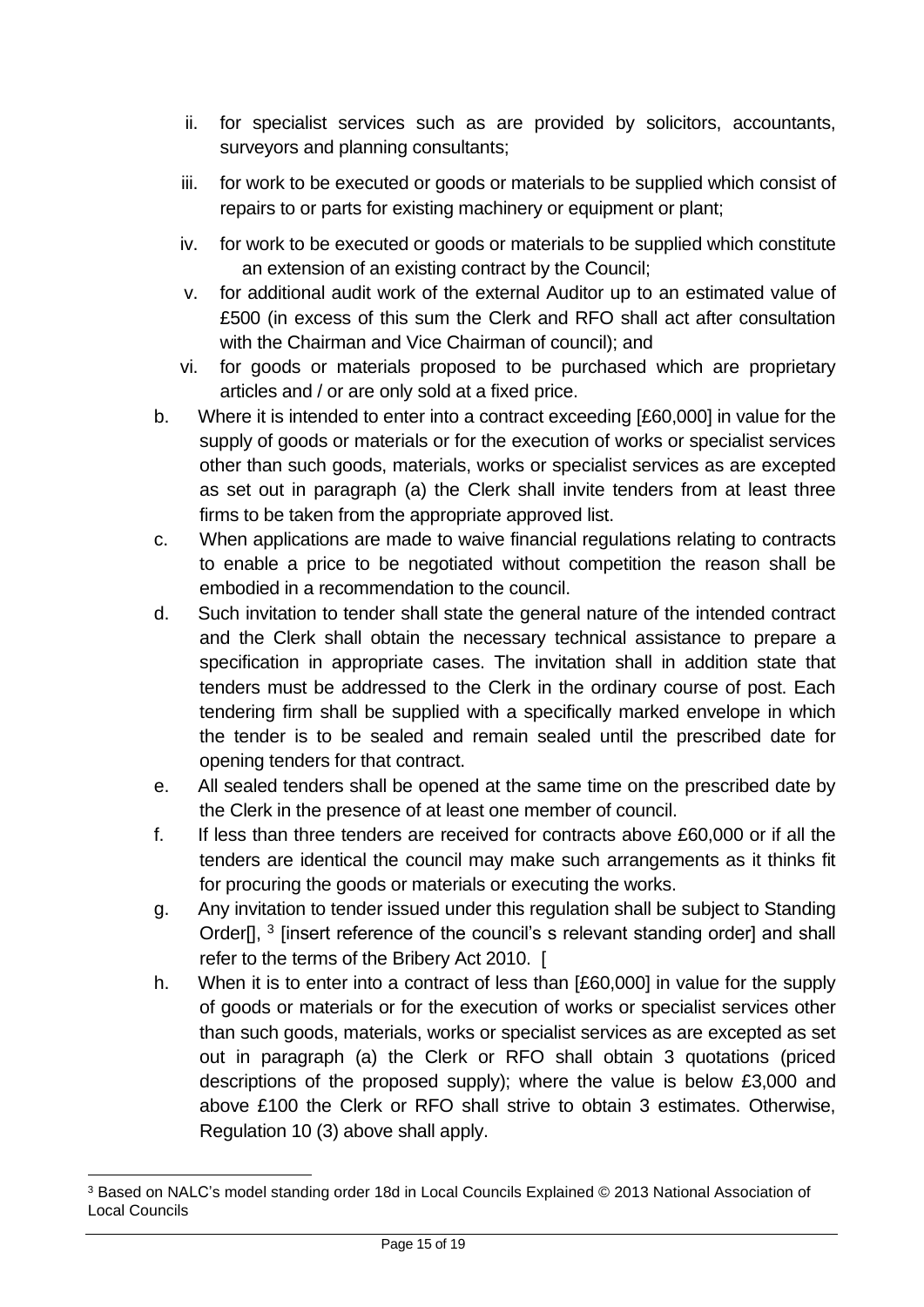- i. The council shall not be obliged to accept the lowest or any tender, quote or estimate.
- j. Should it occur that the council, or duly delegated committee, does not accept any tender, quote or estimate, the work is not allocated and the council requires further pricing, provided that the specification does not change, no person shall be permitted to submit a later tender, estimate or quote who was present when the original decision making process was being undertaken.
- k. The European Union Procurement Directive shall apply and the terms of the Public Contracts Regulations 2006 and the Utilities Contracts Regulations 2006 including thresholds shall be followed.

# <span id="page-15-0"></span>**12. [PAYMENTS UNDER CONTRACTS FOR BUILDING OR OTHER CONSTRUCTION WORKS**

- 12.1. Payments on account of the contract sum shall be made within the time specified in the contract by the RFO upon authorised certificates of the architect or other consultants engaged to supervise the contract (subject to any percentage withholding as may be agreed in the particular contract).
- 12.2. Where contracts provide for payment by instalments the RFO shall maintain a record of all such payments. In any case where it is estimated that the total cost of work carried out under a contract, excluding agreed variations, will exceed the contract sum of 5% or more a report shall be submitted to the council.
- 12.3. Any variation to a contract or addition to or omission from a contract must be approved by the council and Clerk to the contractor in writing, the council being informed where the final cost is likely to exceed the financial provision.]

# <span id="page-15-1"></span>**13. [STORES AND EQUIPMENT**

- 13.1. The officer in charge of each section shall be responsible for the care and custody of stores and equipment in that section.
- 13.2. Delivery Notes shall be obtained in respect of all goods received into store or otherwise delivered and goods must be checked as to order and quality at the time delivery is made.
- 13.3. Stocks shall be kept at the minimum levels consistent with operational requirements.
- 13.4. The RFO shall be responsible for periodic checks of stocks and stores at least annually.]

# <span id="page-15-2"></span>**14. ASSETS, PROPERTIES AND ESTATES**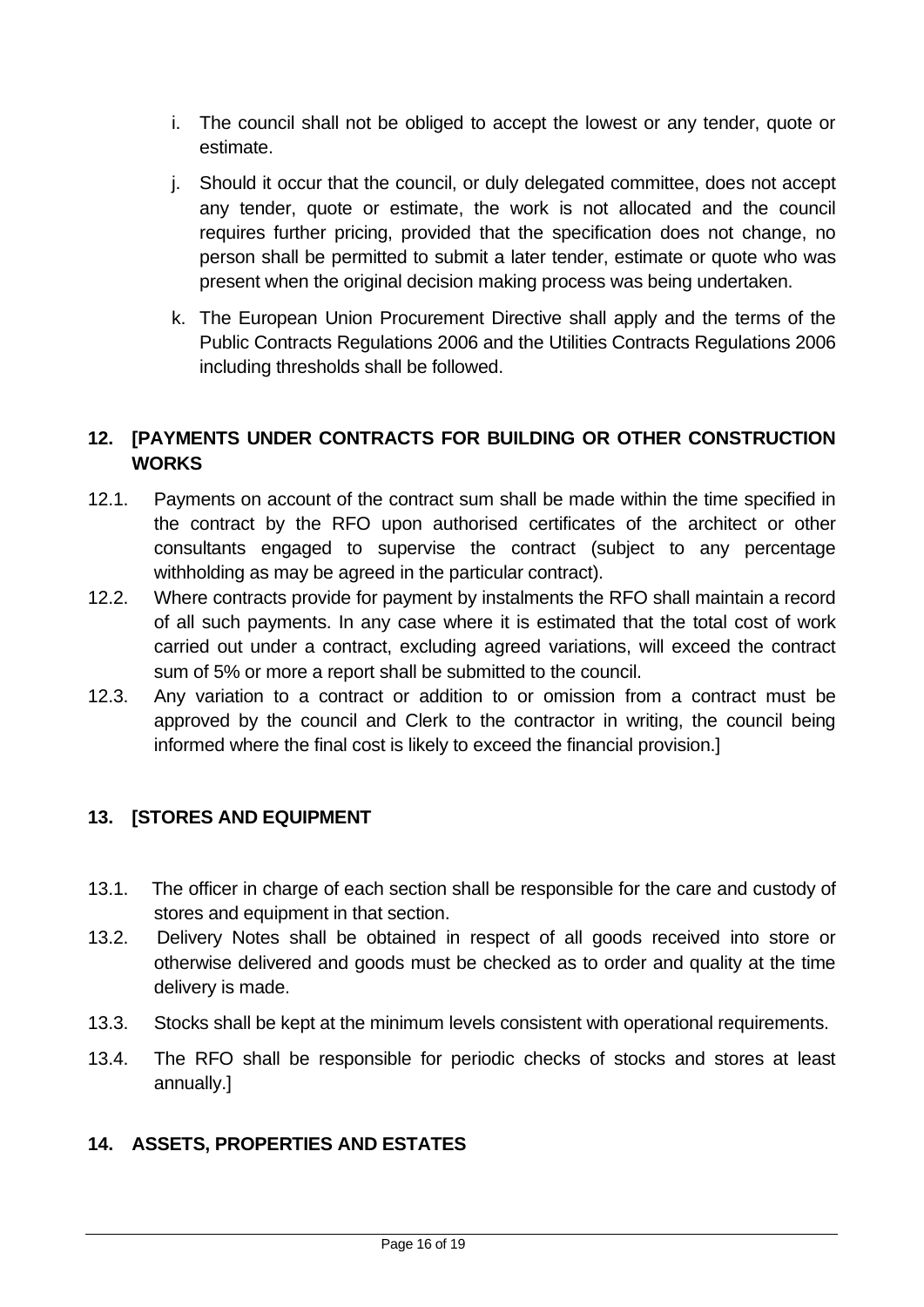- 14.1. The Clerk shall make appropriate arrangements for the custody of all title deeds and Land Registry Certificates of properties held by the council. The RFO shall ensure a record is maintained of all properties held by the council, recording the location, extent, plan, reference, purchase details, nature of the interest, tenancies granted, rents payable and purpose for which held in accordance with Accounts and Audit Regulations.
- 14.2. No tangible moveable property shall be purchased or otherwise acquired, sold, leased or otherwise disposed of, without the authority of the council, together with any other consents required by law, save where the estimated value of any one item of tangible movable property does not exceed £100.
- 14.3. No real property (interests in land) shall be sold, leased or otherwise disposed of without the authority of the council, together with any other consents required by law, In each case a Report in writing shall be provided to council in respect of valuation and surveyed condition of the property (including matters such as planning permissions and covenants) together with a proper business case (including an adequate level of consultation with the electorate).
- 14.4. No real property (interests in land) shall be purchased or acquired without the authority of the full council. In each case a Report in writing shall be provided to council in respect of valuation and surveyed condition of the property (including matters such as planning permissions and covenants) together with a proper business case (including an adequate level of consultation with the electorate).
- 14.5. Subject only to the limit set in Reg. 14.2 above, no tangible moveable property shall be purchased or acquired without the authority of the full council. In each case a Report in writing shall be provided to council with a full business case.
- 14.6. The RFO shall ensure that an appropriate and accurate Register of Assets and Investments is kept up to date. The continued existence of tangible assets shown in the Register shall be verified at least annually, possibly in conjunction with a health and safety inspection of assets.

#### <span id="page-16-0"></span>**15. INSURANCE**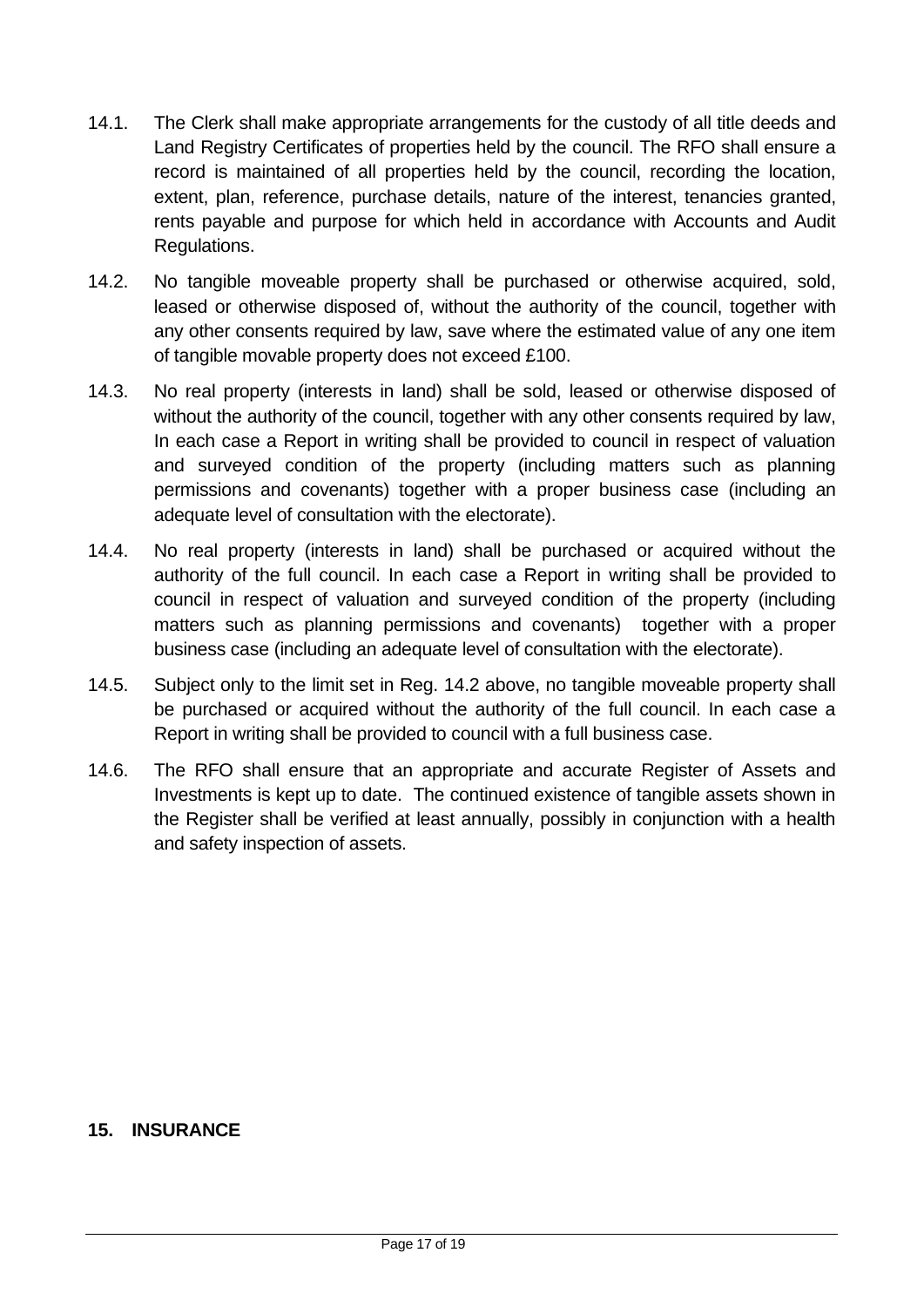- 15.1. Following the annual risk assessment (per Financial Regulation 17), the RFO shall effect all insurances and negotiate all claims on the council's insurers [in consultation with the Clerk].
- 15.2. [The Clerk shall give prompt notification to the RFO of all new risks, properties or vehicles which require to be insured and of any alterations affecting existing insurances.]
- 15.3. The RFO shall keep a record of all insurances effected by the council and the property and risks covered thereby and annually review it.
- 15.4. The RFO shall be notified of any loss liability or damage or of any event likely to lead to a claim, and shall report these to council at the next available meeting.
- 15.5. All appropriate members and employees of the council shall be included in a suitable form of security or fidelity guarantee insurance which shall cover the maximum risk exposure as determined [annually] by the council, or duly delegated committee.

# <span id="page-17-0"></span>**16. [CHARITIES**

16.1. Where the council is sole managing trustee of a charitable body the Clerk and RFO shall ensure that separate accounts are kept of the funds held on charitable trusts and separate financial reports made in such form as shall be appropriate, in accordance with Charity Law and legislation, or as determined by the Charity Commission. The Clerk and RFO shall arrange for any Audit or Independent Examination as may be required by Charity Law or any Governing Document.]

#### <span id="page-17-1"></span>**17. RISK MANAGEMENT**

- 17.1. The council is responsible for putting in place arrangements for the management of risk. The Clerk [with the RFO] shall prepare, for approval by the council, risk management policy statements in respect of all activities of the council. Risk policy statements and consequential risk management arrangements shall be reviewed by the council at least annually.
- 17.2. When considering any new activity, the Clerk [with the RFO] shall prepare a draft risk assessment including risk management proposals for consideration and adoption by the council.

# <span id="page-17-2"></span>**18. SUSPENSION AND REVISION OF FINANCIAL REGULATIONS**

18.1. It shall be the duty of the council to review the Financial Regulations of the council from time to time. The Clerk shall make arrangements to monitor changes in